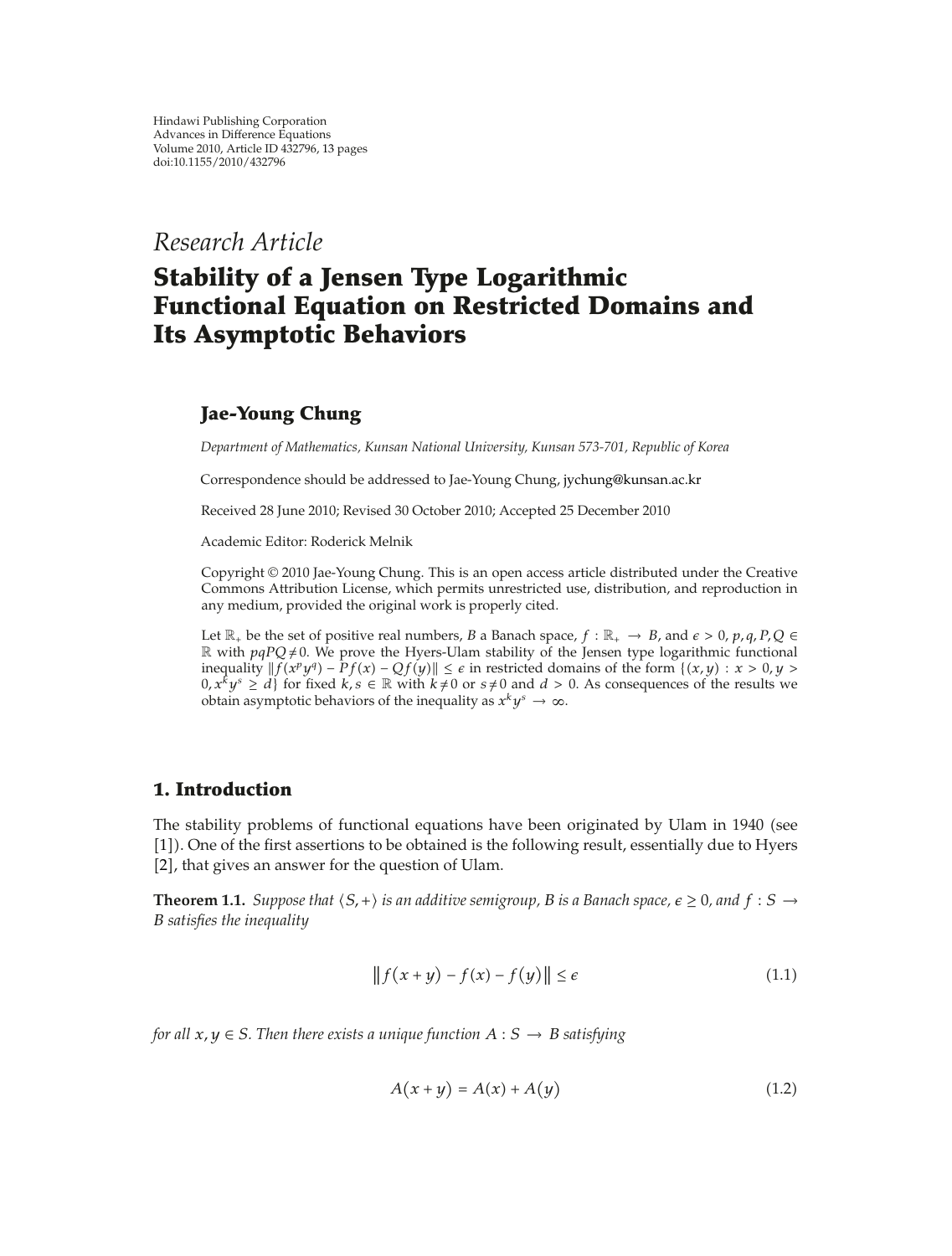*for which*

$$
||f(x) - A(x)|| \le \epsilon \tag{1.3}
$$

*for all*  $x \in S$ *.* 

In 1950-1951 this result was generalized by the authors Aoki  $[3]$  and Bourgin  $[4, 5]$ . Unfortunately, no results appeared until 1978 when Th. M. Rassias generalized the Hyers' result to a new approximately linear mappings [6]. Following the Rassias' result, a great number of the papers on the subject have been published concerning numerous functional equations in various directions [6–16]. For more precise descriptions of the Hyers-Ulam stability and related results, we refer the reader to the paper of Moszner [17]. Among the results, the stability problem in a restricted domain was investigated by Skof, who proved the stability problem of the inequality  $(1.1)$  in a restricted domain  $[16]$ . Developing this result, Jung considered the stability problems in restricted domains for the Jensen functional equation  $[11]$  and Jensen type functional equations  $[14]$ . The results can be summarized as follows: let *X* and *Y* be a real normed space and a real Banach space, respectively. For fixed  $d > 0$ , if  $f : X \to Y$  satisfies the functional inequalities (such as that of Cauchy, Jensen and Jensen type, etc.) for all  $x, y \in X$  with  $||x|| + ||y|| \ge d$ , the inequalities hold for all  $x, y \in X$ . We also refer the reader to [18–26] for some interesting results on functional equations and their Hyers-Ulam stabilities in restricted conditions.

Throughout this paper, we denote by  $\mathbb{R}_+$  the set of positive real numbers, *B* a Banach space,  $f : \mathbb{R}_+ \to B$ , and  $p, q, P, Q \in \mathbb{R}$  with  $pqPQ \neq 0$ . We prove the Hyers-Ulam stability of the Jensen type logarithmic functional inequality

$$
||f(x^p y^q) - Pf(x) - Qf(y)|| \le \epsilon \tag{1.4}
$$

in the restricted domains of the form  $U_{k,s} = \{(x, y) : x > 0, y > 0, x^k y^s \ge d\}$  for fixed  $k, s \in \mathbb{R}$ with  $k \neq 0$  or  $s \neq 0$ , and  $d > 0$ . As a result, we prove that if the inequality (1.4) holds for all *(x, y)* ∈ *U<sub>k,s</sub>,* there exists a unique function *L* :  $\mathbb{R}_+$  → *B* satisfying

$$
L(xy) - L(x) - L(y) = 0, \quad x, y > 0
$$
\n(1.5)

for which

$$
|| f(x) - L(x) - f(1)|| \le 4\epsilon \tag{1.6}
$$

for all  $x > 0$  if  $k/p \neq s/q$ ,

$$
|| f(x) - L(x) - f(1)|| \le \frac{4\epsilon}{|P|}
$$
 (1.7)

for all  $x > 0$  if  $s \neq 0$ , and

$$
|| f(x) - L(x) - f(1)|| \le \frac{4\epsilon}{|Q|}
$$
 (1.8)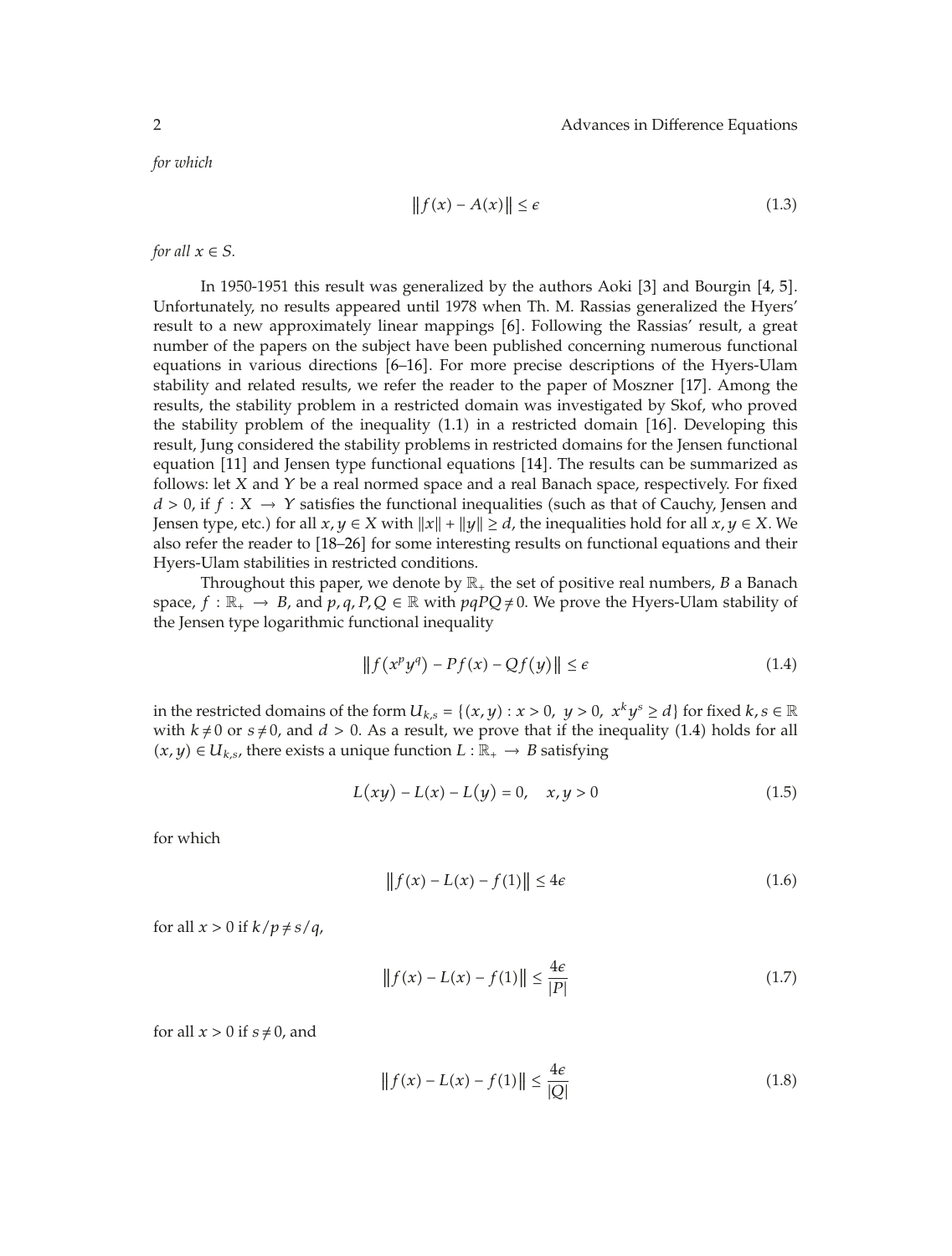for all  $x > 0$  if  $k \neq 0$ . As a consequence of the result we obtain the stability of the inequality

$$
|| f(px + qy) - Pf(x) - Qf(y)|| \le \epsilon
$$
\n(1.9)

in the restricted domains of the form  $\{(x, y) \in \mathbb{R}^2 : kx + sy \ge d\}$  for fixed  $k, s \in \mathbb{R}$  with  $k \ne 0$ or  $s \neq 0$ , and  $d \in \mathbb{R}$ . Also we obtain asymptotic behaviors of the inequalities (1.4) and (1.9) as  $x^k y^s \rightarrow \infty$  and  $kx + sy \rightarrow \infty$ , respectively.

#### **2. Hyers-Ulam Stability in Restricted Domains**

We call the functions satisfying (1.5) *logarithmic functions*. As a direct consequence of Theorem 1.1, we obtain the stability of the logarithmic functional equation, viewing  $(\mathbb{R}_{+}, \times)$ as a multiplicative group (see also the result of Forti  $[9]$ ).

**Theorem A.** *Suppose that*  $f : \mathbb{R}_+ \to B$ *,*  $\epsilon \ge 0$ *, and* 

$$
|| f(xy) - f(x) - f(y)|| \le \epsilon
$$
\n(2.1)

*for all*  $x, y > 0$ . Then there exists a unique logarithmic function  $L : \mathbb{R}_+ \to B$  satisfying

$$
||f(x) - L(x)|| \le \epsilon \tag{2.2}
$$

*for all*  $x > 0$ *.* 

We first consider the usual logarithmic functional inequality (2.1) in the restricted domains *Uk,s*.

**Theorem 2.1.** Let  $\epsilon$ ,  $d > 0$ ,  $k$ ,  $s \in \mathbb{R}$  with  $k \neq 0$  or  $s \neq 0$ . Suppose that  $f : \mathbb{R}_+ \to B$  satisfies

$$
|| f(xy) - f(x) - f(y)|| \le \epsilon
$$
\n(2.3)

*for all*  $x, y > 0$ , with  $x^k y^s \geq d$ . Then there exists a unique logarithmic function  $L : \mathbb{R}_+ \to B$  such *that*

$$
|| f(x) - L(x) || \le 3\epsilon \tag{2.4}
$$

*for all*  $x \in \mathbb{R}_+$ *.*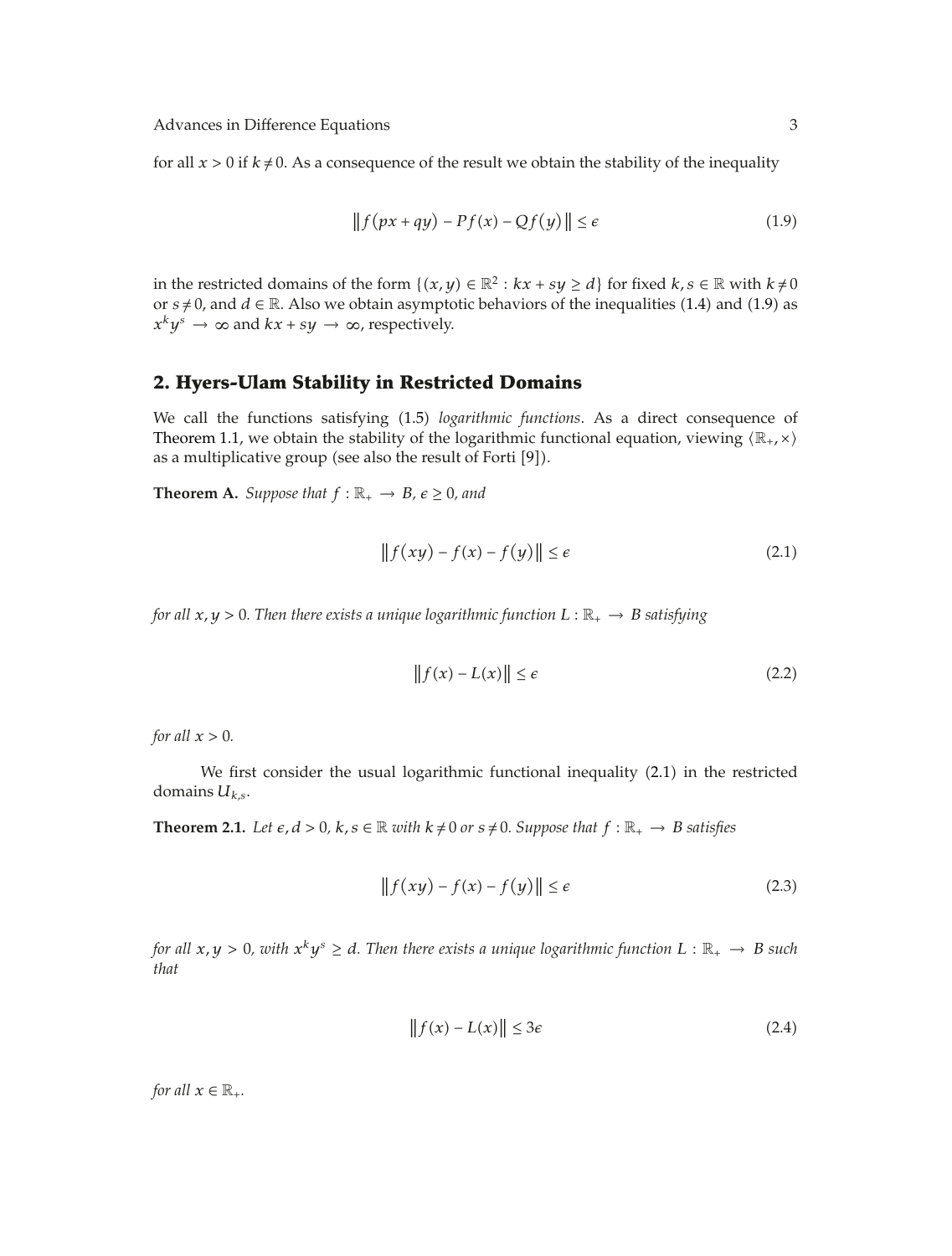*Proof.* From the symmetry of the inequality we may assume that  $s \neq 0$ . For given  $x, y \in \mathbb{R}_+$ , choose a *z* > 0 such that  $x^k y^k z^s \ge d$ ,  $x^k y^s z^s \ge d$ , and  $y^k z^s \ge d$ . Then we have

$$
||f(xy) - f(x) - f(y)|| \le ||-f(xyz) + f(xy) + f(z)||
$$
  
+ 
$$
||f(xyz) - f(x) - f(yz)||
$$
  
+ 
$$
||f(yz) - f(y) - f(z)||
$$
  

$$
\le 3\varepsilon.
$$
 (2.5)

This completes the proof.

Now we consider the Hyers-Ulam stability of the Jensen type logarithmic functional inequality (1.4) in the restricted domains  $U_{k,s}$ .

**Theorem 2.2.** Let  $\epsilon$ ,  $d > 0$ ,  $k$ ,  $s \in \mathbb{R}$ ,  $k/p \neq s/q$ . Suppose that  $f : \mathbb{R}_+ \to B$  satisfies

$$
\|f(x^p y^q) - Pf(x) - Qf(y)\| \le \epsilon \tag{2.6}
$$

*for all*  $x, y > 0$ , with  $x^k y^s \geq d$ . Then there exists a unique logarithmic function  $L : \mathbb{R}_+ \to B$  such *that*

$$
\|f(x) - L(x) - f(1)\| \le 4\epsilon \tag{2.7}
$$

*for all*  $x \in R_+$ *.* 

*Proof.* Replacing *x* by  $x^{1/p}$ , *y* by  $y^{1/q}$  in (2.6) we have

$$
\left\|f(xy) - Pf\left(x^{1/p}\right) - Qf\left(y^{1/q}\right)\right\| \le \epsilon \tag{2.8}
$$

for all  $x, y > 0$ , with  $x^{k/p}y^{s/q} \ge d$ .

For given  $x, y \in \mathbb{R}_+$ , choose a  $z > 0$  such that  $x^{k/p}y^{s/q}z^{s/q-k/p} \ge d$ ,  $x^{k/p}z^{s/q-k/p} \ge d$ , *ys/qzs/q*−*k/p* ≥ *d*, and *zs/q*−*k/p* ≥ *d*. Replacing *x* by *xz*−1, *y* by *yz*; *x* by *xz*−1, *y* by *z*; *x* by *z*−1, *y* by *yz*; *x* by  $z^{-1}$ , *y* by *z* in (2.8) we have

$$
||f(xy) - f(x) - f(y) + f(1)|| \le ||f(xy) - Pf(x^{1/p}z^{-1/p}) - Qf((yz)^{1/q})||
$$
  
+ 
$$
||-f(x) + Pf(x^{1/p}z^{-1/p}) + Qf(z^{1/q})||
$$
  
+ 
$$
||-f(y) + Pf(z^{-1/p}) + Qf((yz)^{1/q})||
$$
(2.9)  
+ 
$$
||f(1) - Pf(z^{-1/p}) - Qf(z^{1/q})||
$$
  

$$
\leq 4\varepsilon.
$$

 $\Box$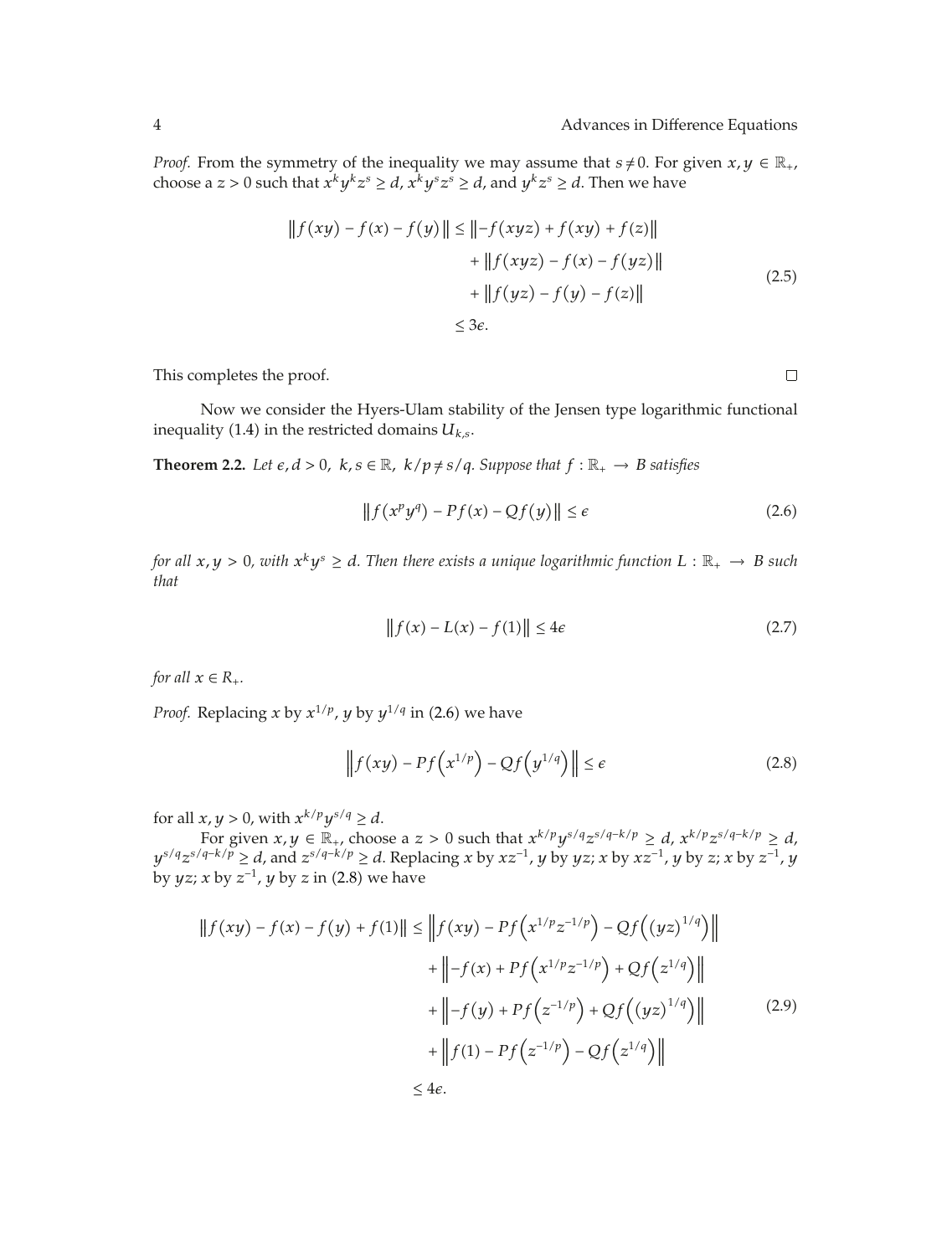Now by Theorem A, there exists a unique logarithmic function  $L : \mathbb{R}_+ \to B$  such that

$$
||f(x) - L(x) - f(1)|| \le 4\epsilon \tag{2.10}
$$

for all  $x \in \mathbb{R}_+$ . This completes the proof.

As a matter of fact, we obtain that  $L = 0$  in Theorem 2.2 provided that  $p \neq P$  and  $p$  or  $P$ is a rational number, or  $q \neq Q$  and  $q$  or  $Q$  is a rational number.

**Theorem 2.3.** Let  $\epsilon$ ,  $d > 0$ ,  $k$ ,  $s \in \mathbb{R}$ ,  $k/p \neq s/q$ . Suppose that  $p \neq P$  and  $p$  or  $P$  is a rational number, *or*  $q \neq Q$  *and*  $q$  *or*  $Q$  *is a rational number, and*  $f : \mathbb{R}_+ \to B$  *satisfies* 

$$
||f(x^p y^q) - Pf(x) - Qf(y)|| \le \epsilon \tag{2.11}
$$

*for all*  $x, y > 0$ *, with*  $x^k y^s \geq d$ *. Then one has* 

$$
||f(x) - f(1)|| \le 4\epsilon \tag{2.12}
$$

*for all*  $x \in \mathbb{R}_+$ *.* 

*Proof.* We prove (2.12) only for the case that  $p \neq P$  and p or P is a rational number since the other case is similarly proved. From  $(2.7)$  and  $(2.11)$ , using the triangle inequality we have

$$
||L(x^p y^q) - PL(x) - QL(y)|| \le M \tag{2.13}
$$

for all *x*, *y* > 0, with  $x^k y^s$  ≥ *d*, where *M* =  $\varepsilon$ (5+4|*P*|+4|*Q*|) + |*f*(1)(1−*P*−*Q*)|. If *k* ≠ 0, putting  $y = 1$  in (2.13) we have

$$
||L(x^p) - PL(x)|| \le M \tag{2.14}
$$

for all  $x > 0$ , with  $x^k \ge d$ . It is easy to see that  $L(x^r) = rL(x)$  for all  $x > 0$  and all rational numbers  $r$ . Thus if  $p$  is a rational number, it follows from  $(2.14)$  that

$$
||L(x)|| \le \frac{M}{|p - P|} \tag{2.15}
$$

for all  $x > 0$ , with  $x^k \ge d$ . If there exists  $x_0 > 0$  such that  $L(x_0) \ne 0$ , we can choose a rational number *r* such that  $x_0^{rk} \ge d$  and  $||rL(x_0)|| > M/|p - P|$  (it is realized when *r* is large if  $x_0^k > 1$ , and when  $-r$  is large if  $x_0^k < 1$ ). Now we have

$$
\frac{M}{|p - P|} < \|r L(x_0)\| = \|L(x_0^r)\| \le \frac{M}{|p - P|}.\tag{2.16}
$$

 $\Box$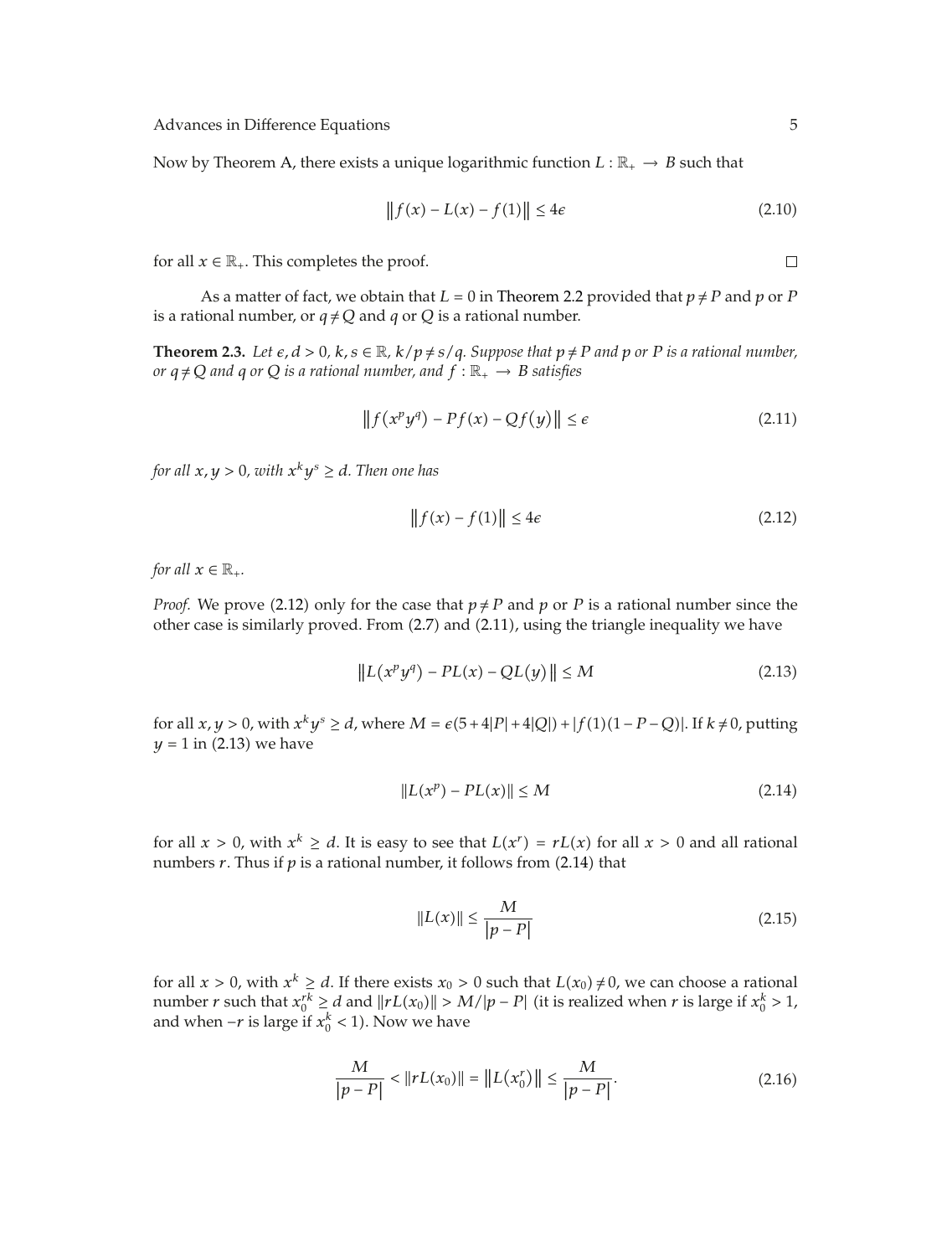Thus it follows that  $L = 0$ . If *P* is a rational number, it follows from (2.14) that

$$
\left\| L \left( x^{p-P} \right) \right\| \le M \tag{2.17}
$$

for all  $x > 0$ , with  $x^k \ge d$ , which implies

$$
||L(x)|| \le M \tag{2.18}
$$

for all  $x > 0$ , with  $x^{k/(p-P)} \ge d$ . Similarly, using (2.18) we can show that  $L = 0$ . If  $k = 0$ , choosing  $y_0 > 0$  such that  $y_0^s \ge d$ , putting  $y = y_0$  in (2.13) and using the triangle inequality we have

$$
||L(x^{p}) - PL(x)|| \le M + \left| L(y_0^q) - QL(y_0) \right| \tag{2.19}
$$

for all  $x > 0$ . Similarly, using (2.19) we can show that  $L = 0$ . Thus the inequality (2.12) follows from  $(2.7)$ . This completes the proof.  $\Box$ 

**Theorem 2.4.** Let  $\epsilon, d > 0$ ,  $k, s \in \mathbb{R}$  with  $k \neq 0$  or  $s \neq 0$ . Suppose that  $f : \mathbb{R}_+ \to B$  satisfies

$$
\|f(x^p y^q) - Pf(x) - Qf(y)\| \le \epsilon \tag{2.20}
$$

*for all*  $x, y > 0$ , with  $x^k y^s \geq d$ . Then there exists a unique logarithmic function  $L : \mathbb{R}_+ \to B$  such *that*

$$
|| f(x) - L(x) - f(1)|| \le \frac{4\epsilon}{|P|}
$$
 (2.21)

*for all*  $x \in \mathbb{R}_+$  *if*  $s \neq 0$ *, and* 

$$
||f(x) - L(x) - f(1)|| \le \frac{4\epsilon}{|Q|}
$$
 (2.22)

*for all*  $x \in \mathbb{R}_+$  *if*  $k \neq 0$ *.*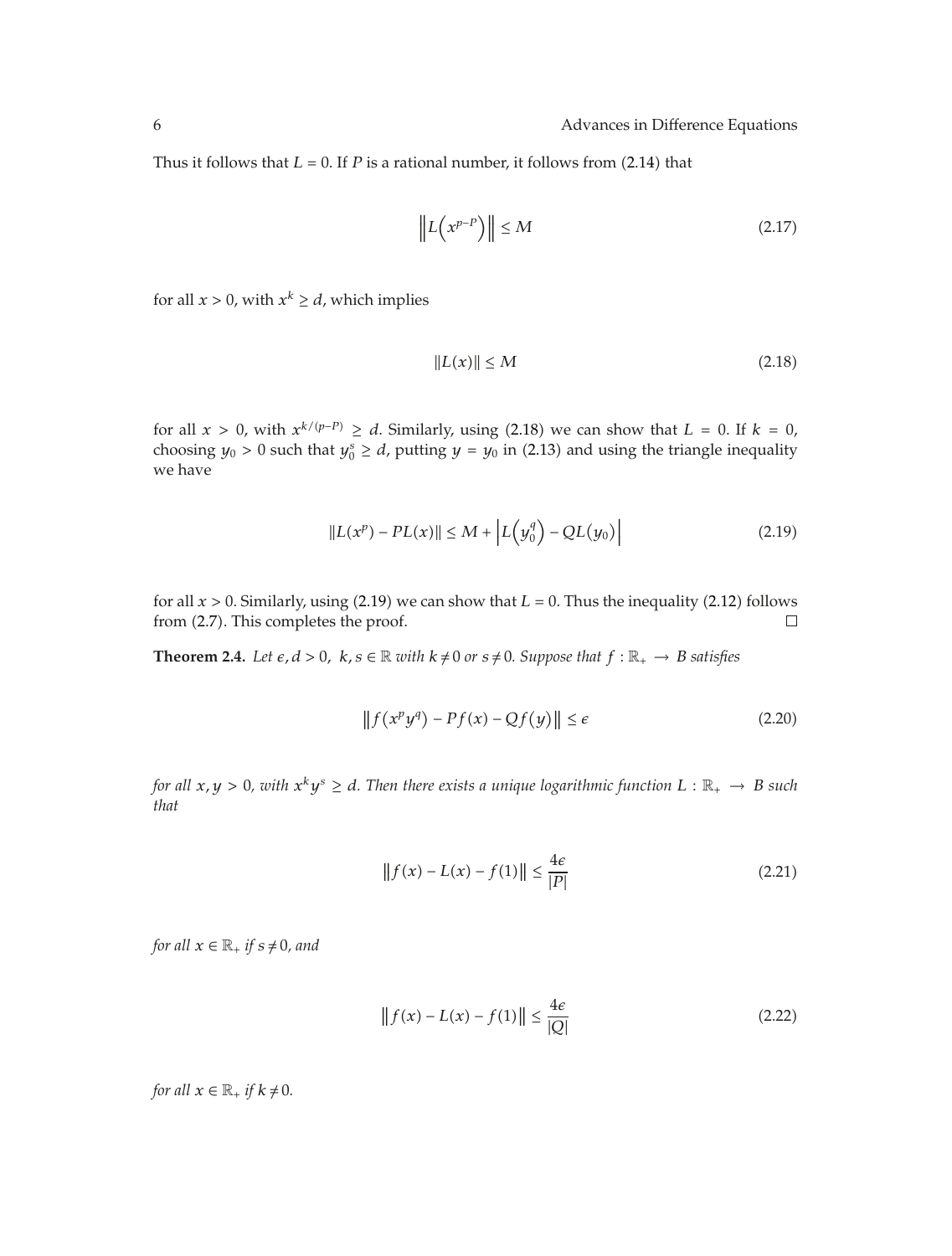*Proof.* Assume that  $s \neq 0$ . For given  $x, y \in \mathbb{R}_+$ , choose a  $z > 0$  such that  $x^k y^k z^s \geq d$ ,  $x^k y^{ps/q} z^s \geq$  $d, y^k z^s \ge d$  and  $y^{ps/q} z^s \ge d$ . Replacing x by xy, y by z; x by x, y by  $y^{p/q} z$ ; x by y, y by z; x by 1, *y* by  $y^{p/q}z$  in (2.20) we have

$$
||Pf(xy) - Pf(x) - Pf(y) + Pf(1)|| \le ||-f((xy)^p z^q) + Pf(xy) + Qf(z)||
$$
  
+ 
$$
||f((xy)^p z^q) - Pf(x) - Qf(y^{p/q} z)||
$$
  
+ 
$$
||f(y^p z^q) - Pf(y) - Qf(z)||
$$
(2.23)  
+ 
$$
||-f(y^p z^q) + Pf(1) + Qf(y^{p/q} z)||
$$
  

$$
\leq 4\epsilon.
$$

Dividing 2.23 by |*P*| and using Theorem A, we obtain that there exists a unique logarithmic function  $L : \mathbb{R}_+ \to B$  such that

$$
|| f(x) - L(x) - f(1)|| \le \frac{4\epsilon}{|P|}
$$
 (2.24)

for all  $x \in \mathbb{R}_+$ . Assume that  $k \neq 0$ . For given  $x, y \in \mathbb{R}_+$ , choose a  $z > 0$  such that  $x^s y^s z^k \ge$ *d,*  $x^{qk/p}y^{s}z^{k} ≥ d$ ,  $x^{s}z^{k} ≥ d$  and  $x^{qk/p}z^{k} ≥ d$ . Replacing *y* by *xy*, *x* by *z*; *y* by *y*, *x* by  $x^{q/p}z$ ; *y* by *x*, *x* by *z*; *y* by 1, *x* by  $x^{q/p}z$  in (2.20) we have

$$
\|Qf(xy) - Qf(x) - Qf(y) + Qf(1)\| \le \| -f((xy)^4 z^p) + Pf(z) + Qf(xy)\|
$$
  
+ 
$$
\| f((xy)^4 z^p) - Pf(x^{q/p} z) - Qf(y)\|
$$
  
+ 
$$
\| f(x^q z^p) - Pf(z) - Qf(x)\|
$$
  
+ 
$$
\| -f(x^q z^p) + Pf(x^{q/p} z) + Qf(1)\|
$$
  

$$
\le 4\epsilon.
$$
 (2.25)

Dividing 2.25 by |*Q*| and using Theorem A, we obtain that there exists a unique logarithmic function  $L : \mathbb{R}_+ \to B$  such that

$$
||f(x) - L(x) - f(1)|| \le \frac{4\epsilon}{|Q|}
$$
 (2.26)

for all  $x \in \mathbb{R}_+$ . This completes the proof.

From Theorem 2.4, using the same approach as in the proof of Theorem 2.3 we have the following.

 $\Box$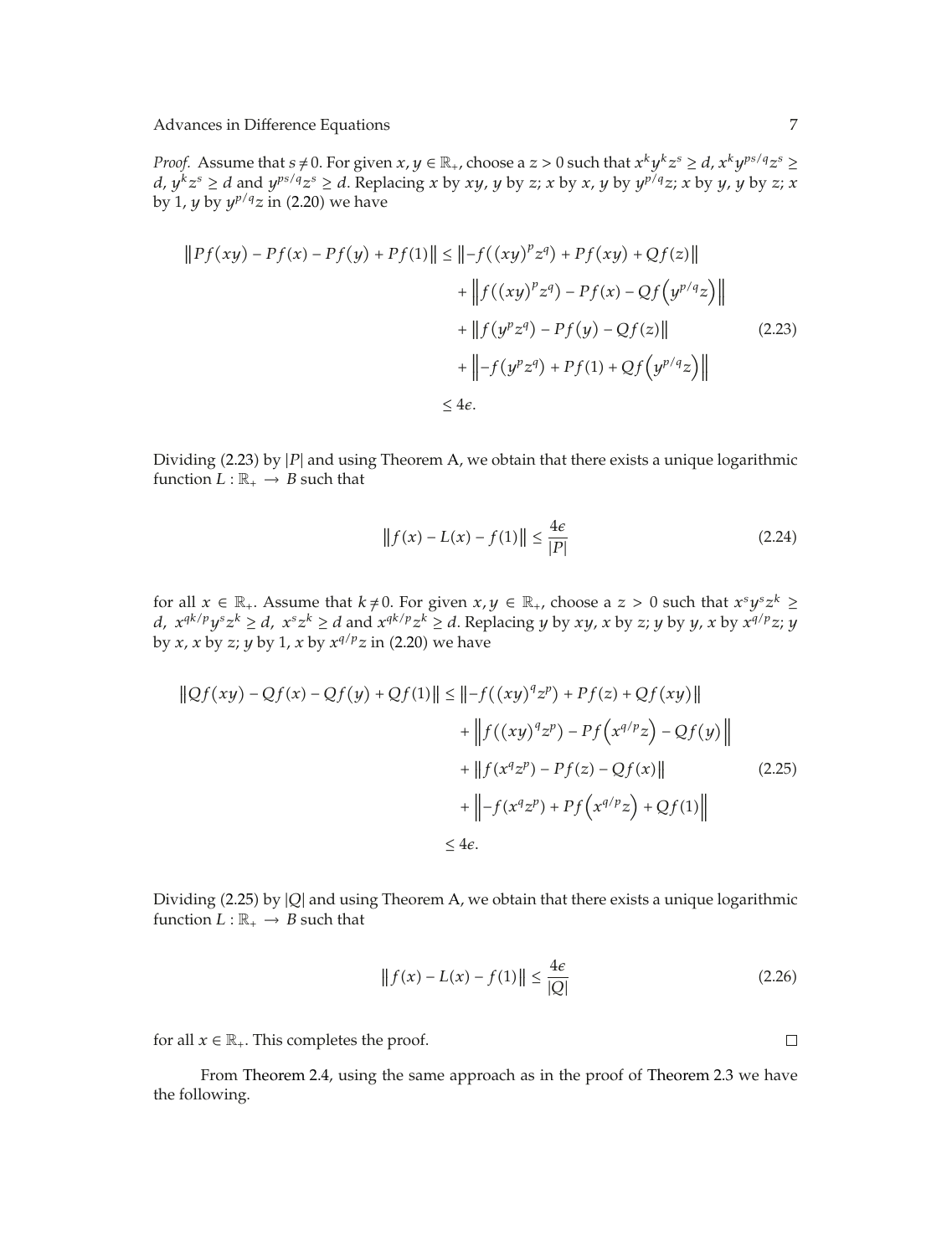**Theorem 2.5.** Let  $\epsilon$ ,  $d > 0$ ,  $k$ ,  $s \in \mathbb{R}$  with  $k \neq 0$  or  $s \neq 0$ . Suppose that  $p \neq P$  and  $p$  or  $P$  is a rational *number, or*  $q \neq Q$  *and*  $q$  *or*  $Q$  *is a rational number, and*  $f : \mathbb{R}_+ \to B$  *satisfies* 

$$
||f(x^p y^q) - Pf(x) - Qf(y)|| \le \epsilon \tag{2.27}
$$

*for all*  $x, y > 0$ *, with*  $x^k y^s \ge d$ *. Then one has* 

$$
|| f(x) - f(1)|| \le \frac{4\epsilon}{|P|}
$$
 (2.28)

*for all*  $x \in \mathbb{R}_+$  *if*  $s \neq 0$ *, and* 

$$
||f(x) - f(1)|| \le \frac{4\epsilon}{|Q|}
$$
 (2.29)

*for all*  $x \in \mathbb{R}_+$  *if*  $k \neq 0$ *.* 

We call  $A : \mathbb{R} \to B$  *an additive function* provided that

$$
A(x + y) = A(x) + A(y)
$$
 (2.30)

for all  $x, y \in \mathbb{R}$ . Using Theorem 2.2 we have the following.

**Corollary 2.6** (see [22]). Let  $\epsilon > 0$ ,  $d$ ,  $k$ ,  $s \in \mathbb{R}$  with  $k/p \neq s/q$ . Suppose that  $g : \mathbb{R} \to B$  satisfies

$$
\|g(px+qy) - Pg(x) - Qg(y)\| \le \epsilon \tag{2.31}
$$

*for all*  $x, y \in \mathbb{R}$ *, with*  $kx + sy \ge d$ *. Then there exists a unique additive function*  $A : \mathbb{R} \to B$  *such that* 

$$
\|g(x) - A(x) - g(0)\| \le 4\epsilon \tag{2.32}
$$

*for all*  $x \in \mathbb{R}$ *.* 

*Proof.* Replacing *x* by  $\ln u$ , *y* by  $\ln v$  in (2.31) and setting  $f(x) = g(\ln x)$  we have

$$
\|f(u^pv^q) - Pf(u) - Qf(v)\| \le \epsilon \tag{2.33}
$$

for all  $u, v \in \mathbb{R}$ , with  $u^k v^s \geq e^d$ . Using Theorem 2.2, we have

$$
||f(x) - L(x) - f(1)|| \le 4\epsilon \tag{2.34}
$$

for all  $x \in \mathbb{R}_+$ , which implies

$$
\|g(x) - L(e^x) - g(0)\| \le 4\epsilon
$$
 (2.35)

for all  $x \in \mathbb{R}$ . Letting  $A(x) = L(e^x)$  we get the result.  $\Box$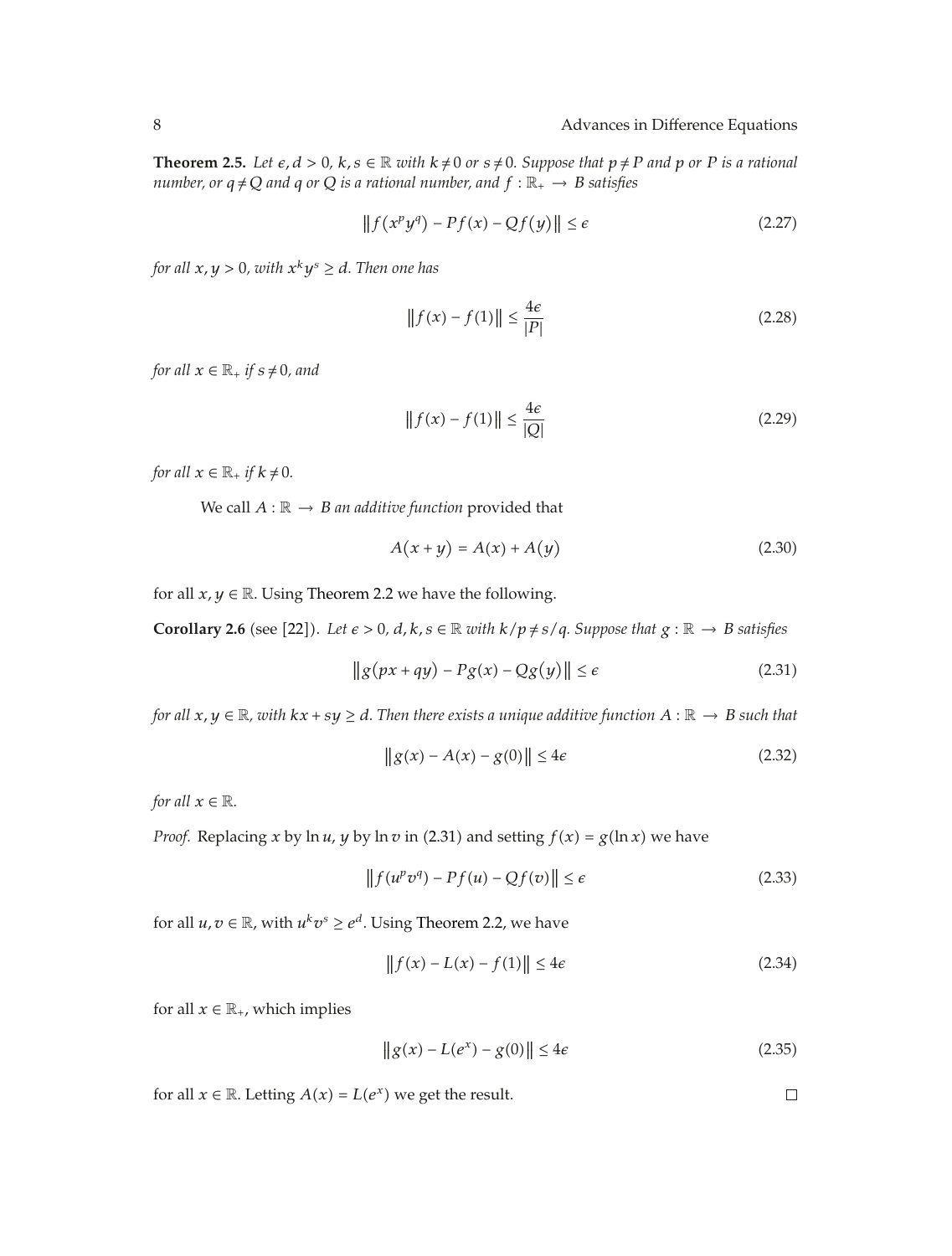Using Theorem 2.3, we have the following.

**Corollary 2.7.** Let  $\epsilon > 0$ ,  $d, k, s \in \mathbb{R}$  with  $k/p \neq s/q$ . Suppose that  $p \neq P$  and p or P is a rational *number, or*  $q \neq Q$  *and*  $q$  *or*  $Q$  *is a rational number, and*  $g : \mathbb{R} \to B$  *satisfies* 

$$
\|g(px+qy) - Pg(x) - Qg(y)\| \le \epsilon \tag{2.36}
$$

*for all*  $x, y \in \mathbb{R}$ *, with*  $kx + sy \ge d$ *. Then one has* 

$$
\|g(x) - g(0)\| \le 4\epsilon \tag{2.37}
$$

*for all*  $x \in \mathbb{R}$ *.* 

Using Theorem 2.4, we have the following.

**Corollary 2.8.** Let  $\epsilon > 0$ ,  $d, k, s \in \mathbb{R}$  with  $k \neq 0$  or  $s \neq 0$ . Suppose that  $g : \mathbb{R} \to B$  satisfies

$$
\|g(px+qy) - Pg(x) - Qg(y)\| \le \epsilon \tag{2.38}
$$

*for all*  $x, y \in \mathbb{R}$ *, with*  $kx + sy \ge d$ *. Then there exists a unique additive function*  $A : \mathbb{R} \to B$  *such that* 

$$
||g(x) - A(x) - g(0)|| \le \frac{4\epsilon}{|P|}
$$
 (2.39)

*for all*  $x \in \mathbb{R}$  *if*  $s \neq 0$ *, and* 

$$
\|g(x) - A(x) - g(0)\| \le \frac{4\epsilon}{|Q|}
$$
 (2.40)

*for all*  $x \in \mathbb{R}$  *if*  $k \neq 0$ *.* 

Using Theorem 2.5, we have the following.

**Corollary 2.9.** Let  $\epsilon > 0$ ,  $d, k, s \in \mathbb{R}$  with  $k \neq 0$  or  $s \neq 0$ . Suppose that  $p \neq P$  and  $p$  or  $P$  is a rational *number, or*  $q \neq Q$  *and*  $q$  *or*  $Q$  *is a rational number, and*  $g : \mathbb{R} \to B$  *satisfies* 

$$
\|g(px+qy) - Pg(x) - Qg(y)\| \le \epsilon \tag{2.41}
$$

*for all*  $x, y \in \mathbb{R}$ *, with*  $kx + sy \ge d$ *. Then one has* 

$$
\|g(x) - g(0)\| \le \frac{4\epsilon}{|P|} \tag{2.42}
$$

*for all*  $x \in \mathbb{R}$  *if*  $s \neq 0$ *, and* 

$$
||g(x) - g(0)|| \le \frac{4\epsilon}{|Q|}
$$
 (2.43)

*for all*  $x \in \mathbb{R}$  *if*  $k \neq 0$ *.*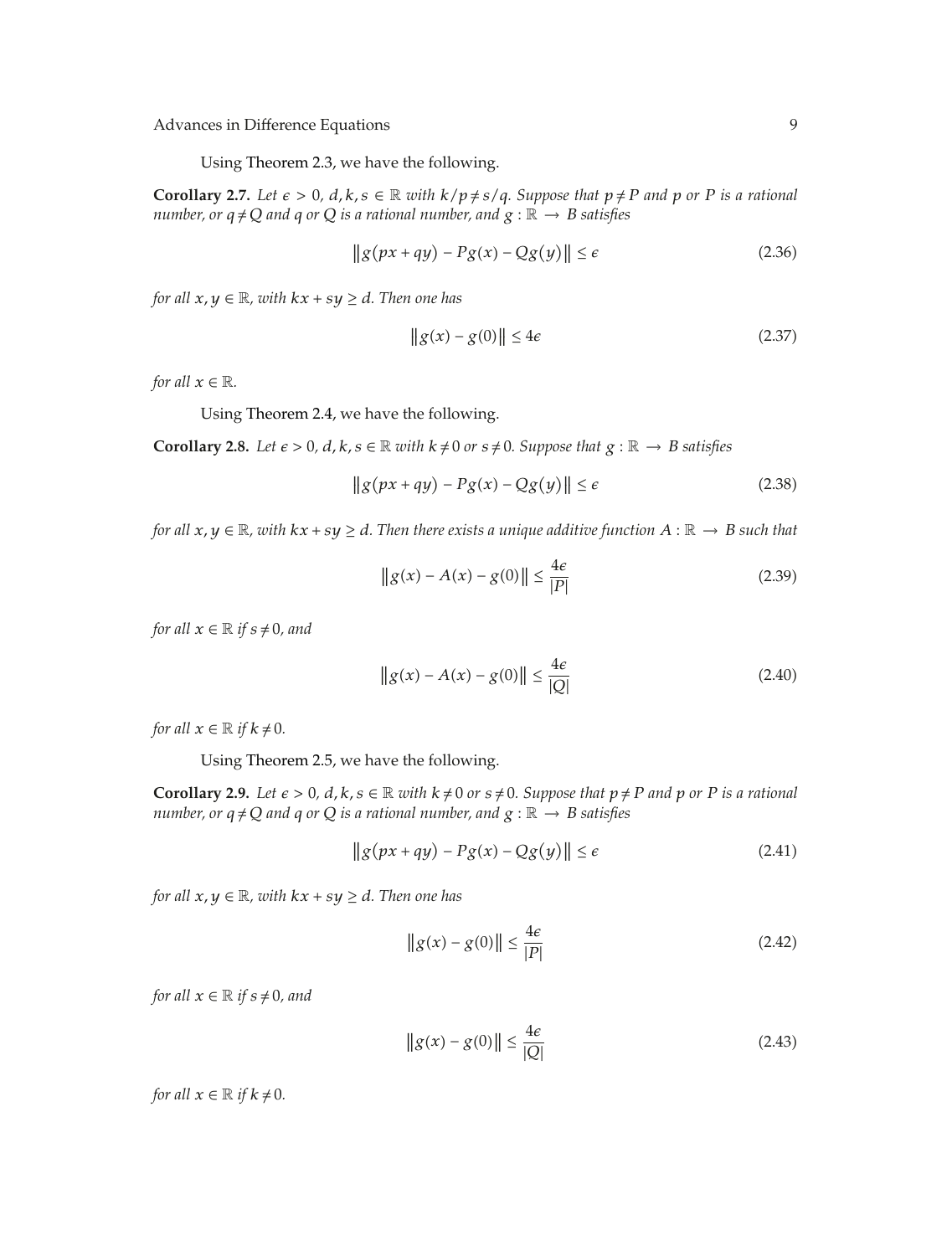#### **3. Asymptotic Behavior of the Inequality**

In this section, we consider asymptotic behaviors of the inequalities (1.4) and (2.1).

**Theorem 3.1.** Let  $k, s \in \mathbb{R}$  satisfy one of the conditions;  $k \neq 0$ ,  $s \neq 0$ . Suppose that  $f : \mathbb{R}_+ \to B$ *satisfies the asymptotic condition*

$$
|| f(xy) - f(x) - f(y)|| \longrightarrow 0 \tag{3.1}
$$

 $as x<sup>k</sup>y<sup>s</sup> \rightarrow \infty$ . Then *f is a logarithmic function.* 

*Proof.* By the condition (3.1), for each  $n \in \mathbb{N}$ , there exists  $d_n > 0$  such that

$$
|| f(xy) - f(x) - f(y)|| \le \frac{1}{n}
$$
 (3.2)

for all  $x, y > 0$ , with  $x^k y^s \ge d_n$ . By Theorem 2.1, there exists a unique logarithmic function  $L_n : \mathbb{R}_+ \to B$  such that

$$
|| f(x) - L_n(x) || \le \frac{3}{n}
$$
 (3.3)

for all  $x \in \mathbb{R}_+$ . From (3.4) we have

$$
||L_n(x) - L_m(x)|| \le \frac{3}{n} + \frac{3}{m} \le 6
$$
\n(3.4)

for all  $x \in \mathbb{R}_+$  and all positive integers *n*, *m*. Now, the inequality (3.4) implies  $L_n = L_m$ . Indeed, for all  $x > 0$  and rational numbers  $r > 0$  we have

$$
||L_n(x) - L_m(x)|| = \frac{1}{r} ||L_n(x^r) - L_m(x^r)|| \le \frac{6}{r}.
$$
 (3.5)

Letting  $r \to \infty$  in (3.5), we have  $L_n = L_m$ . Thus, letting  $n \to \infty$  in (3.3), we get the result.  $\Box$ 

**Theorem 3.2.** Let  $k, s \in \mathbb{R}$  satisfy one of the conditions;  $k \neq 0$ ,  $s \neq 0$ ,  $k/p \neq s/q$ . Suppose that  $f$ :  $\mathbb{R}_+ \to B$  *satisfies the asymptotic condition* 

$$
\|f(x^p y^q) - Pf(x) - Qf(y)\| \to 0
$$
\n(3.6)

*as*  $x^k y^s \to \infty$ . Then there exists a unique logarithmic function  $L : \mathbb{R}_+ \to B$  such that

$$
f(x) = L(x) + f(1)
$$
 (3.7)

*for all*  $x \in \mathbb{R}_+$ *.*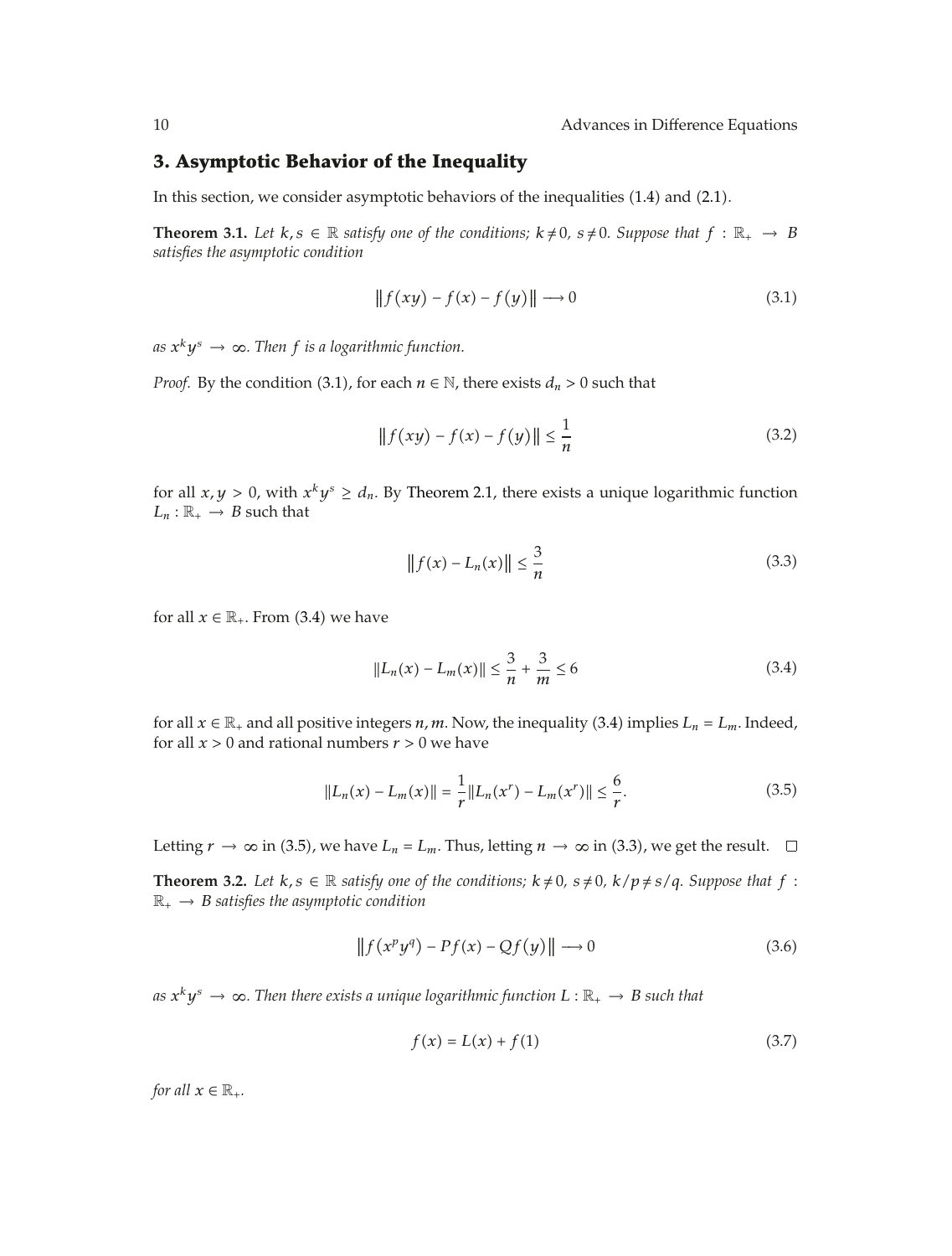*Proof.* By the condition (3.6), for each  $n \in \mathbb{N}$ , there exists  $d_n > 0$  such that

$$
|| f(x^p y^q) - Pf(x) - Qf(y)|| \le \frac{1}{n}
$$
 (3.8)

for all  $x, y > 0$ , with  $x^k y^s \ge d_n$ . By Theorems 2.2 and 2.4, there exists a unique logarithmic function  $L_n : \mathbb{R}_+ \to B$  such that

$$
|| f(x) - L_n(x) - f(1)|| \le \frac{4}{n}
$$
 (3.9)

if  $k/p \neq s/q$ ,

$$
|| f(x) - L_n(x) - f(1)|| \le \frac{4}{n|P|}
$$
\n(3.10)

if  $s \neq 0$ , and

$$
|| f(x) - L_n(x) - f(1)|| \le \frac{4}{n|Q|}
$$
\n(3.11)

if  $k \neq 0$ . For all cases (3.9), (3.10), and (3.11), there exists  $M > 0$  such that

$$
||L_n(x) - L_m(x)|| \le M
$$
\n(3.12)

for all  $x \in \mathbb{R}_+$  and all positive integers  $n, m$ . Now as in the proof of Theorem 3.1, it follows from (3.12) that *L<sub>n</sub>* = *L<sub>m</sub>* for all *n*, *m*  $\in$  N. Letting *n*  $\rightarrow \infty$  in (3.9), (3.10), and (3.11) we get the result. result.

Similarly using Theorems 2.3 and 2.5, we have the following.

**Theorem 3.3.** Let  $k, s \in \mathbb{R}$  satisfy one of the conditions;  $k \neq 0$ ,  $s \neq 0$ ,  $k/p \neq s/q$ . Suppose that  $p \neq P$ *and*  $p$  *or*  $P$  *is a rational number, or*  $q \neq Q$  *and*  $q$  *or*  $Q$  *is a rational number, and*  $f : \mathbb{R}_+ \to B$  *satisfies the asymptotic condition*

$$
||f(x^p y^q) - Pf(x) - Qf(y)|| \longrightarrow 0
$$
\n(3.13)

 $as x<sup>k</sup>y<sup>s</sup> \rightarrow \infty$ . Then *f is a constant function*.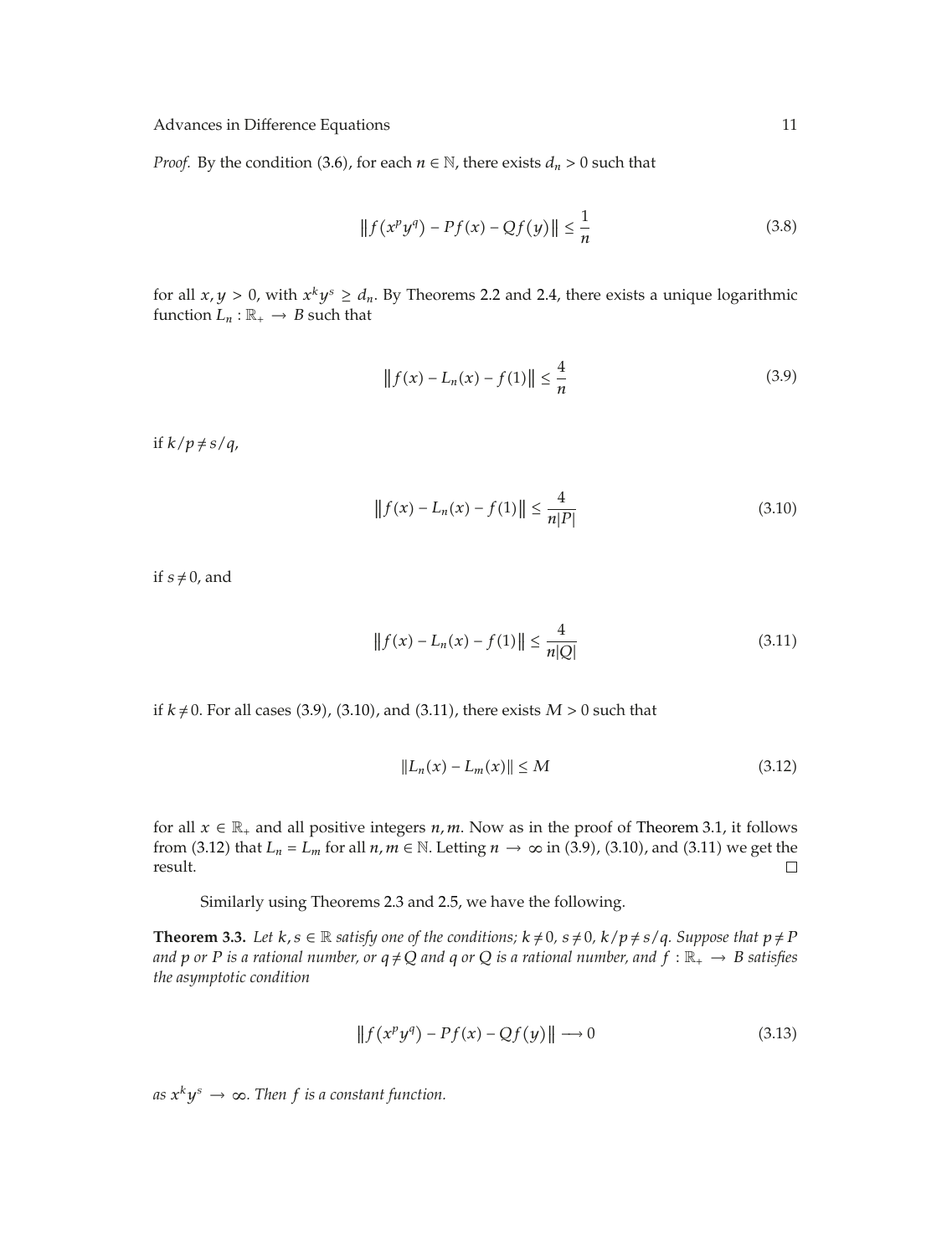Using Corollaries 2.6 and 2.8 we have the following.

**Corollary 3.4.** Let  $\epsilon > 0$ ,  $k, s \in \mathbb{R}$  satisfy one of the conditions  $k \neq 0$ ,  $s \neq 0$ , or  $k/p \neq s/q$ . Suppose *that*  $g : \mathbb{R} \to B$  *satisfies* 

$$
\|g(px+qy) - Pg(x) - Qg(y)\| \longrightarrow 0 \tag{3.14}
$$

*as*  $kx + sy \rightarrow \infty$ . Then there exists a unique additive function  $A : \mathbb{R} \rightarrow B$  such that

$$
g(x) = A(x) + g(0)
$$
 (3.15)

*for all*  $x \in \mathbb{R}$ *.* 

Using Corollaries 2.7 and 2.9 we have the following.

**Corollary 3.5.** Let  $\epsilon > 0$ ,  $k, s \in \mathbb{R}$  satisfy one of the conditions  $k \neq 0$ ,  $s \neq 0$ , or  $k/p \neq s/q$ . Suppose that  $p \neq P$  and p or P is a rational number, or  $q \neq Q$  and q or Q is a rational number, and  $g : \mathbb{R} \to B$ *satisfies*

$$
\|g(px+qy) - Pg(x) - Qg(y)\| \longrightarrow 0 \tag{3.16}
$$

 $as kx + sy \rightarrow \infty$ . Then *g* is a constant function.

#### **Acknowledgments**

The author expresses his sincere gratitude to a referee of the paper for many useful comments and introducing the interesting related recent results including the papers [17-26]. This work was supported by Basic Science Research Program through the National Research Foundation of Korea (NRF) funded by the Ministry of Education, Science and Technology (MEST) (no. 2010-0016963).

#### **References**

- 1 S. M. Ulam, *A Collection of Mathematical Problems*, Interscience, New York, NY, USA, 1960.
- 2 D. H. Hyers, "On the stability of the linear functional equation," *Proceedings of the National Academy of Sciences of the United States of America*, vol. 27, pp. 222–224, 1941.
- 3 T. Aoki, "On the stability of the linear transformation in Banach spaces," *Journal of the Mathematical Society of Japan*, vol. 2, pp. 64–66, 1950.
- 4 D. G. Bourgin, "Multiplicative transformations," *Proceedings of the National Academy of Sciences of the United States of America*, vol. 36, pp. 564–570, 1950.
- 5 D. G. Bourgin, "Classes of transformations and bordering transformations," *Bulletin of the American Mathematical Society*, vol. 57, pp. 223–237, 1951.
- 6 T. M. Rassias, "On the stability of the linear mapping in Banach spaces," *Proceedings of the American Mathematical Society*, vol. 72, no. 2, pp. 297–300, 1978.
- 7 J. Chung, "A distributional version of functional equations and their stabilities," *Nonlinear Analysis: Theory, Methods & Applications*, vol. 62, no. 6, pp. 1037–1051, 2005.
- 8 J. Chung, "Stability of approximately quadratic Schwartz distributions," *Nonlinear Analysis: Theory, Methods & Applications*, vol. 67, no. 1, pp. 175–186, 2007.